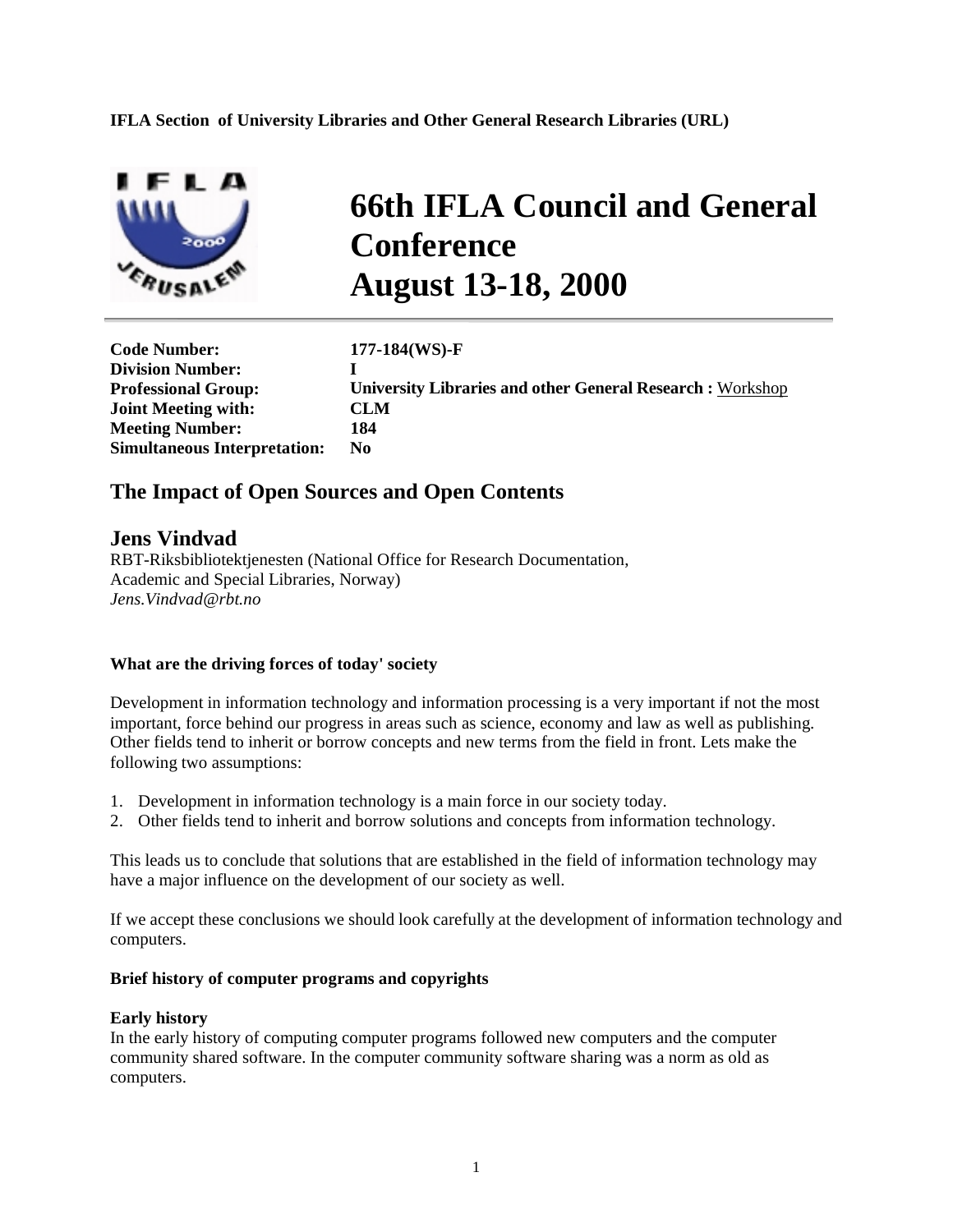This situation changed in the early 1980. Computers then considered modern such as VAX and the 68020 were delivered with their own operating systems, none of them free software. In order to get hold of a copy of the operating system you had to sign an agreement. As Richard Stallman put it, the result was: *This meant that the first step in using a computer was to promise not to help your neighbor. A cooperating community was forbidden. The rule made by the owners of proprietary software was, "If you share with your neighbor, you are a pirate. If you want any changes, beg us to make them."* 

## **Gnu Project**

Richard Stallman did not like the new situation. In 1983 he started the GNU Project and thereby a whole community. This community developed a new copyright license called GNU General Public Licence or GPL for short.

The idea behind GPL is from their homepage. On GPL's homepage you can read about their original ideas and intentions, *http://www.fsf.org/copyleft/gpl.html*:

The licenses for most software are designed to take away your freedom to share and change it. By contrast, the GNU General Public License is intended to guarantee your freedom to share and change free software--to make sure the software is free for all its users.

General Public Licenses are designed to make sure that you have the freedom to distribute copies of free software (and charge for this service if you wish), that you receive source code or can get it if you want it, that you can change the software or use pieces of it in new free programs; and that you know you can do these things.

To protect your rights, we need to make restrictions that forbid anyone to deny you these rights or to ask you to surrender the rights. These restrictions translate to certain responsibilities for you if you distribute copies of the software, or if you modify it.

The GNU Project has over the years produced a lot of high quality software. This community used the term "Free software", and the organisation Free Software Foundation is based in the same community.

#### **Open Source**

Corporate America did not accept the concept of free software and GPL. It is believed that this is mainly because of the term free software. The intention is free as in liberty and not free as in free of charge (gratis). Most people think of free as in free of charge and this does not sound good to Corporate America. The community needed a new term that could be more acceptable in broader circles.

The term "Open Source" can be dated back to 3rd February 1998, were it was the result of a strategy session held in Palo Alto, California, US. The people who were present were Todd Anderson, Chris Peterson, John `maddog' Hall, Larry Augustin, Sam Ockman and Eric Raymond.

Since then the use of the term "Open Source" has exploded. Now two years later the term is well established.

#### **Open Source Organisation**

The community behind the Open Source term has established their own organisation (*http://www.opensource.org/*). The following quote is from their web page: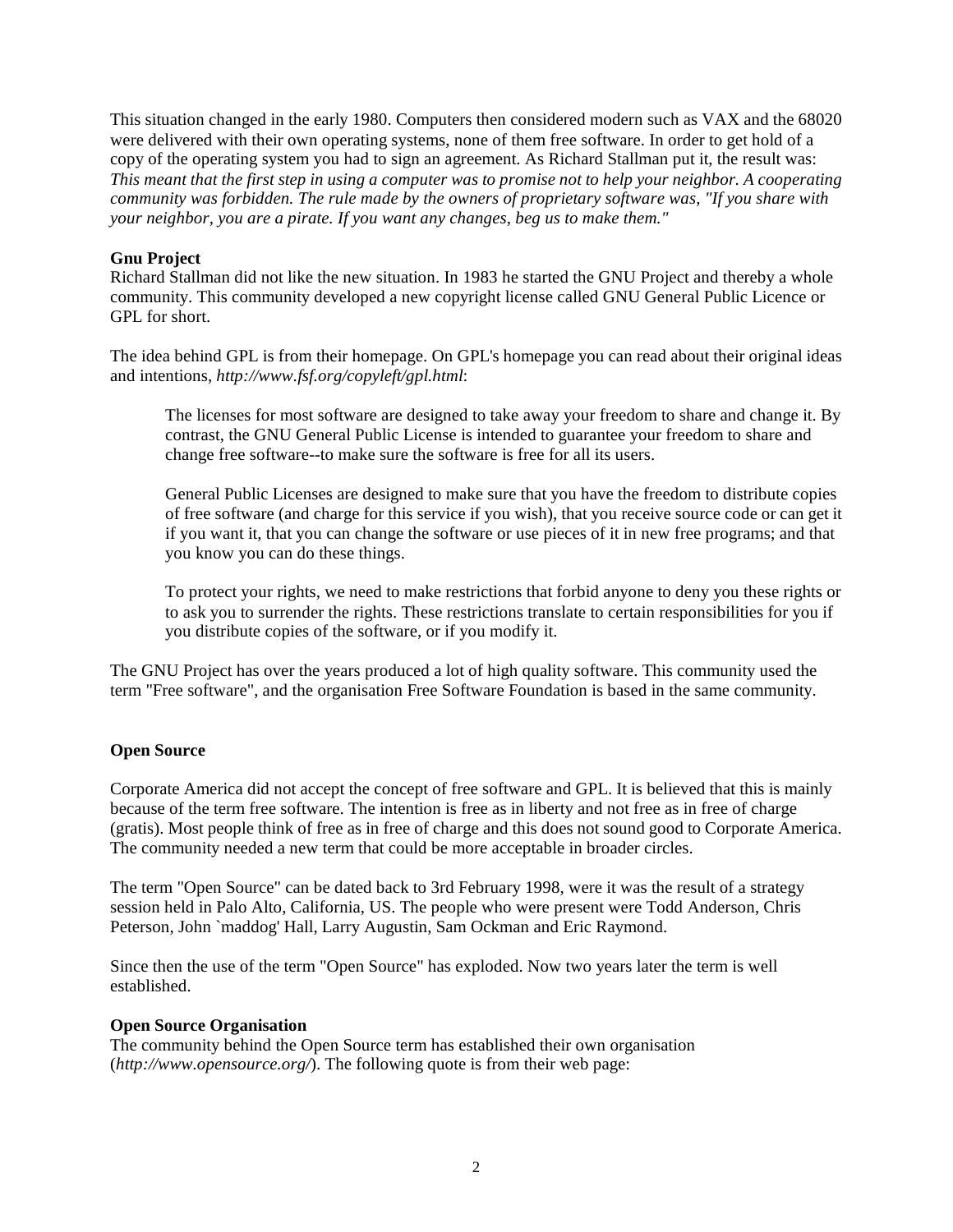*Open-source software is an idea whose time has finally come. For twenty years it has been building momentum in the technical cultures that built the Internet and the World Wide Web. Now it's breaking out into the commercial world, and that's changing all the rules. Are you ready?* 

## **Other activities originated from the term Open Source**

#### *Documentation*

For documentation several initiatives and different licensing models exist:

- OpenContent License, homepage: http://opencontent.org/opl.shtml
- Open Publication License, homepage: *http://opencontent.org/openpub/*
- A publishing company based on Open Source ideas with the name OpenDocs (http://www.opendocspublishing.com/) has also been established.

The GNU Project has their own Licenses for documentation, called GNU Free Documentation License (http://www.fsf.org/copyleft/fdl.html).

#### *Science*

In science there is established a project called The OpenScience Project with the following homepage: *http://www.openscience.org*.

#### **Changing the rules**

## **Why can Linux compete with Microsoft?**

Lets look at some strategies witch have been used of bigger software companies against smaller to get reed of them as compitors:

- 1. Bay the competing company.
- 2. Selling competing product cheaper or give it away for free and by this undermining the potential income for the competing company. This was the case with Netscape.
- 3. Taking bad about the competing product in an intelligent way a so called FUD (Fear Uncerntity and Doubt) campaign against potential customer of the competing product

Point one: With the GPL copyright under witch Linux is developed it is impossible to bay Linux, because there is so many contributors and you have to bay them all out, and code developed and released under GPL will be free for ever and can only be used in other GPL product. If you managed to bay out all the key developers of Linux every body else can just pick up the tread and continue the development of Linux and make Linux suit his or hers need.

Point two: It is impossible to sell a competing product cheaper when Linux can be downloaded free of charged from Internet.

Point three: Microsoft has tried a FUD campaign against Linux it hasn't worked. I think it is because the Linux community and the potential Linux users are to intelligent to belive on FUD campaign.

In addition to this the source code for Linux if free avaibile on Internet so everybody can inspect the code by them selves. The source code for operative system delivered by Microsoft is a company secret and as far as I know will not be released for free.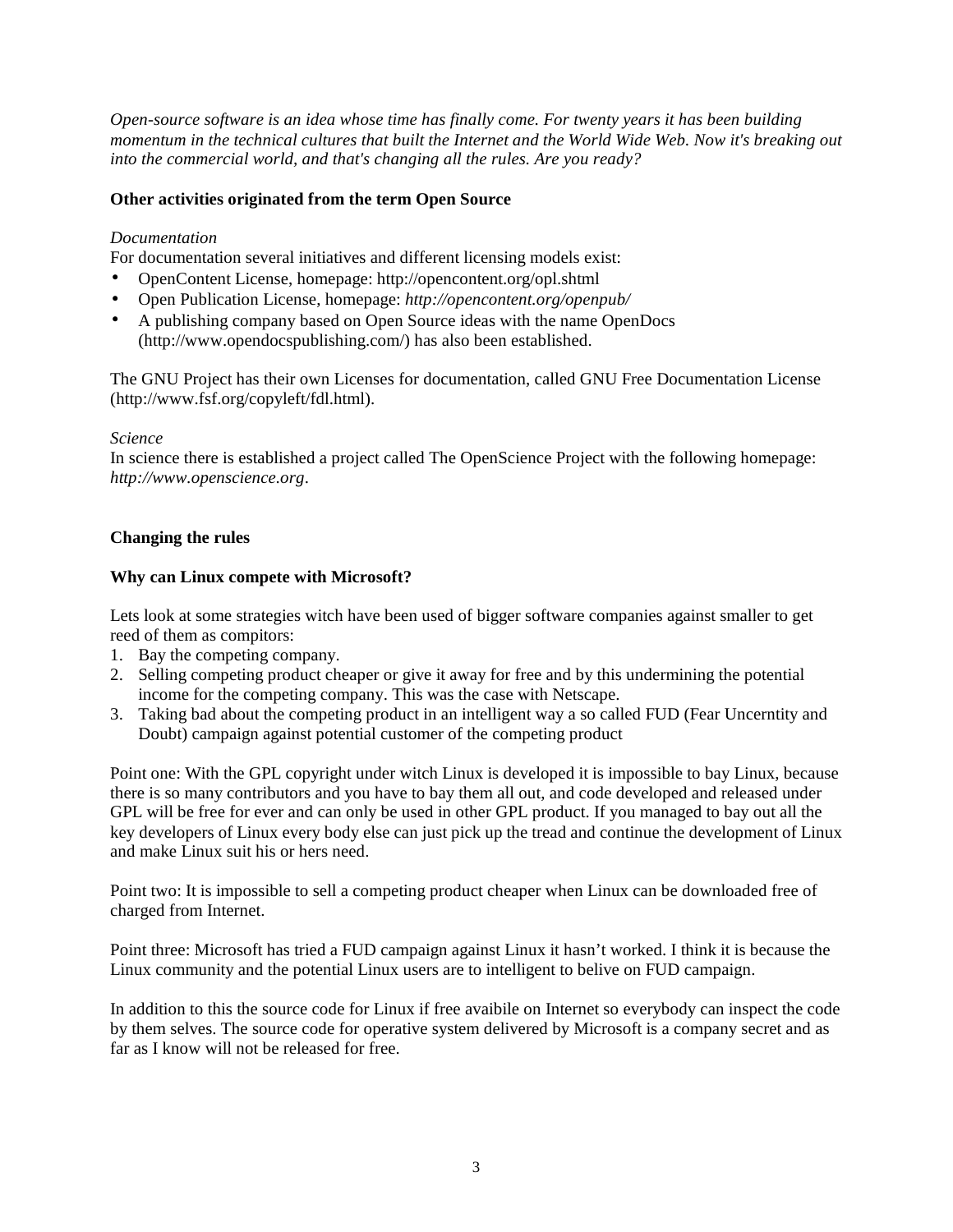The conclusion here is by using the GPL copyright the GNU, Open source and Linux community has changed the competing rules, and by this made it much more difficult for Microsoft to compete against Linux.

## **Three examples of open source projects**

## **Apache**

According to Netcraft survey of July (http://www.xxx) are over 60% of the webservers on Internet using Apache as their server software. Netcraft have in their July survey asked more than 18 million websites about which server software they are using.

## **Linux**

Use of linux Netcraft survey % . Other market research says microsoft have about 95% of the market for desktop computers.

## **Cygnus Solutions**

Cygnus Solutions was founded in 1989 with \$6.000 in startup capital. The Linux computer firm Red Hat bought the firm in 2000. In 1998 Cygnus has been on San Jose Business Journal's Top fastest growing Private Companies three year in a row. Cygnus was in 1999 on the rancking of the Software 500 list (based on revenue off all software businesses in the world). In 1999 Cygnus was the largest private held company in the embedded software industry and has the world's top microprocessor companies as customer as well as leading consumer-electronics, Internet, telecommunications, office automation, networking, aerospace and automotive companies.

Cygnus Solutions is based on Open Source software, and the software developed by Cygnus was released with GPL licenses. The Open Source model provided a blueprint for the companies buisiness model.

Marketing my opinion is.

#### **Forrest Research report**

Today  $17<sup>th</sup>$  of August I have checked news at the Internet cafe at the conference and have some interesting news. According to Wired (http:// ) Forrest Research has just released a report with the title: OPEN SOURCE CRACK THE CODE. The main point in the report are:

- Open Source standards will completely reshape the software industry by 2004.
- Within four years, all tradisjonal software vendors will need to change their propretary businees models to open-source ones, or drasticaly lower the price of enterprice application licenses.

This report was based on interview with 2.500 IT-managers. The main reason they go for open source is because of security.

## UCITA Uniform Computer Information Transaction Act

14<sup>th</sup> February this year passed Virginia House of Delegated this Law as the first state in US. Later has also passed this Law. This law may change the whole landscape about every thing that has to do with software. I think tat Jams Neal will tell somthing about UCITA later so I will just focus about a few points.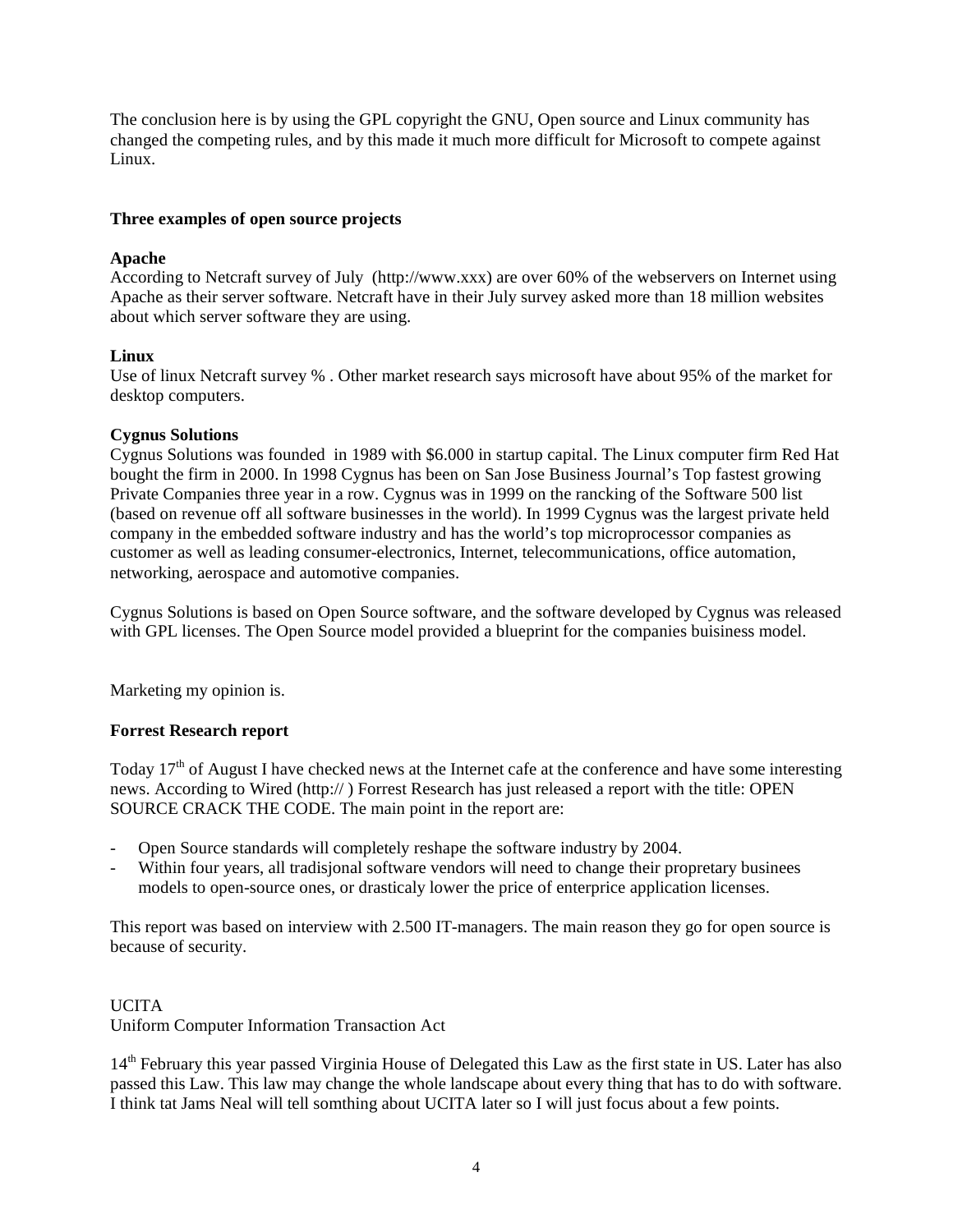First this law is about licensing not buying. If this law get foothold you will not be able to bay somthing that contain computer code if you do'nt agree with the licenses. And if you dont comply with the license you are a criminal.

The licensed software may not have any warensis what so ever.

Open source withc you can download free of charge from the net are responsibile for any damanges their use may cause.

#### **The Linux Documentation Project (LDP)**

From their homepage (http://www.linuxdoc.org/guides.html):

*The Linux Documentation Project (LDP) is working on developing good, reliable documentation for the Linux operating system. The overall goal of the LDP is to collaborate in taking care of all of the issues of Linux documentation, ranging from online documentation (man pages, HTML, and so on) to printed manuals covering topics such as installing, using, and running Linux. Here is the Linux Documentation Project Manifesto and Copyright License for LDP works.* 

#### **Boilerplate license**

The Linux Documentation Project has a boilerplate licence for use in documentation, which is presented in its entirety.

"Here is a sample copyright notice and "boilerplate" license you may want to use for your work:

Copyright (c) 2000 by John Doe (change to your name)

Please freely copy and distribute (sell or give away) this document in any format. It's requested that corrections and/or comments be fowarded to the document maintainer. You may create a derivative work and distribute it provided that you:

1.Send your derivative work (in the most suitable format such as sgml) to the LDP (Linux Documentation Project) or the like for posting on the Internet. If not the LDP, then let the LDP know where it is available.

2.License the derivative work with this same license or use GPL. Include a copyright notice and at least a pointer to the license used.

3.Give due credit to previous authors and major contributors.

If you're considering making a derived work other than a translation, it's requested that you discuss your plans with the current maintainer."

#### **Our activity on authors' agreement, copyrights and Open Content**

We have several activities according to copyrights here focus will be on authors agreement.

#### **Authors' agreements**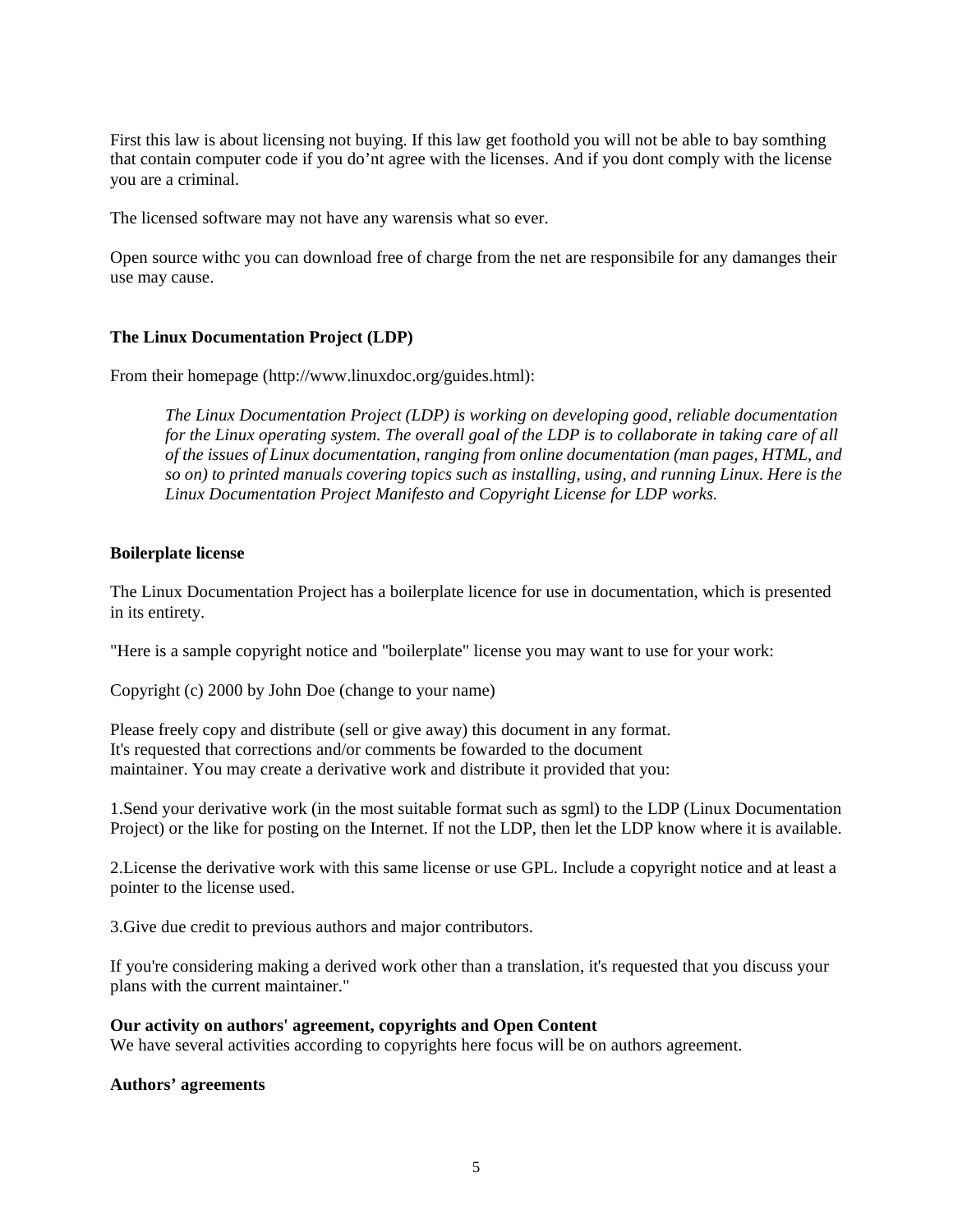RBT is co-ordinating a project relating to the electronic publication of Grey Literature. For more information about the project, see web page http://www.rbt.no/e\_publ/.

#### **Document types:**

The scope of the project is limited to documents produced in the author's own institution, the so-called Grey Literature. Grey Literature is the common term for published material that has not been produced by a publishing company.

*Types of documents considered relevant to the project are:* 

- Dissertations
- Ph.D. theses
- Internal reports
- Articles
- Conference publications where the institution is in part responsible for the conference
- Periodicals produced by institutions within the UH(?) sector

This list is not exhaustive but representative of what may be relevant.

#### *Copyright*

In the first instance, nothing should be published before all questions of right to the material have been settled. It is the task of the Project to clarify which choices are open to the author and the institution regarding the questions of right, and what the consequences of such choices may be. It is the aim of the Project to recommend the use of one or more different types of authors' agreements and the type of copyright registration (or: notation?) to be used for the published work.

#### *Summary of interest groups involved in publishing*

The following (three?) interest groups are normally involved in publishing and the use of published materials:

- Author
- Publisher
- Reader
- Society

The constituents and interests of the (three) chosen categories can vary somewhat according to circumstance.

#### **Author**

The term "author" is taken to mean the creator of an intellectual property. It is here taken first and foremost to mean written work, but the term can in principle include creators of all work protected by copyright.

Author's aims: There are many different interests to be considered but here we will focus on the following to interest:

Authors want to earn money

#### **Publisher**

Included in the term "publisher" are: Publishing companies, organisations, corporations, institutions, and the author in person. Publishing companies hold a special position in relation to other publishers.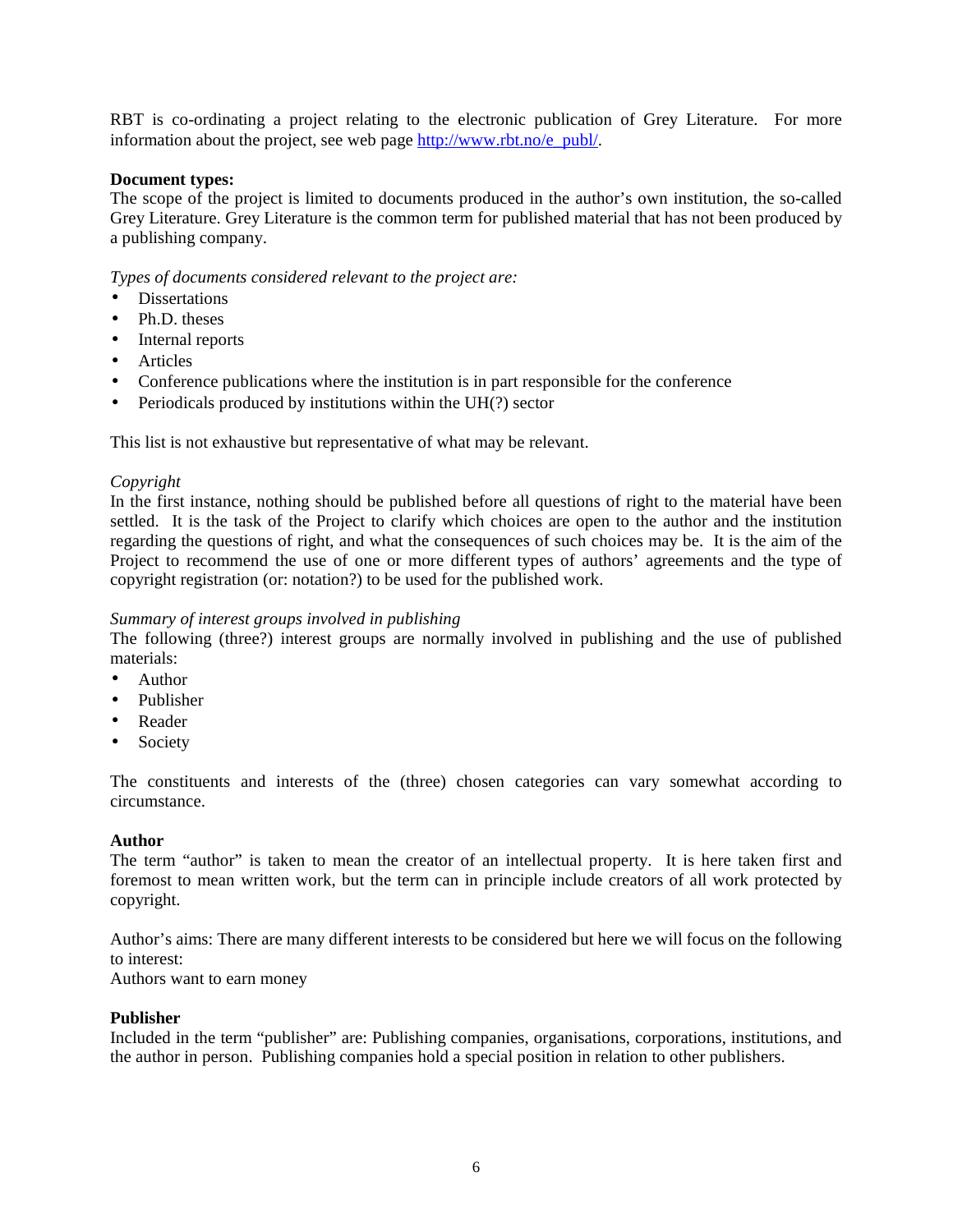Publishing companies: These exist exclusively in order to publish, and they are largely private companies whose goal it is to generate the greatest economic benefit for their owners.

Society: The society have some reasons for establishing law that gives authors and publishers legal protection (read copyrights) on their work. The society wants more material published and access to more material and information in return.

#### *Suggested types of agreement*

For discussion, RBT would suggest five different types of agreement:

A: The publishing company model

- The author transfers all rights to the publishing company and cannot employ another publishing company or publish the work himself elsewhere.
- The author is paid by the publishing company, subject to agreement.
- The publishing company edits, prints and publicises the work.
- Free copying of the work is not permitted.
- Other persons may not alter the work.
- If the work is used or referred to, the origin must always be acknowledged.

B: The author model

- The author retains all rights to the work and may employ another publishing company or publish the work himself elsewhere.
- The publishing company/publisher acquires the right to publish the work, but not exclusive and full rights to the work.
- The author is paid by the publishing company subject to agreement.
- The publishing company edits, prints and publicises the work.
- Free copying of the work is not permitted.
- Other persons may not alter the work.
- If the work is used or referred to, the origin must always be acknowledged.

C: The institutional model

- The author retains all rights to the work and may employ another publishing company or publish the work himself elsewhere.
- The publishing company/publisher/institution acquires the right to publish the work, but not exclusive and full rights to the work.
- The author does not receive payment for the work.
- The publishing company/(?publisher)/institution edits, prints and publicises the work.
- Free copying of the work for non-commercial purposes is permitted.
- Other persons may not alter the work.
- If the work is used or referred to, the origin must always be acknowledged.

D: The academic model

- The author retains all rights to the work and may employ another publishing company or publish the work himself elsewhere.
- The publishing company/publisher/institution acquires the right to publish the work but not exclusive and full rights to the work.
- The author does not receive payment for the work.
- The publishing company/institution edits, prints and publicises the work.
- Free copying of the work both for commercial and non-commercial use is permitted.